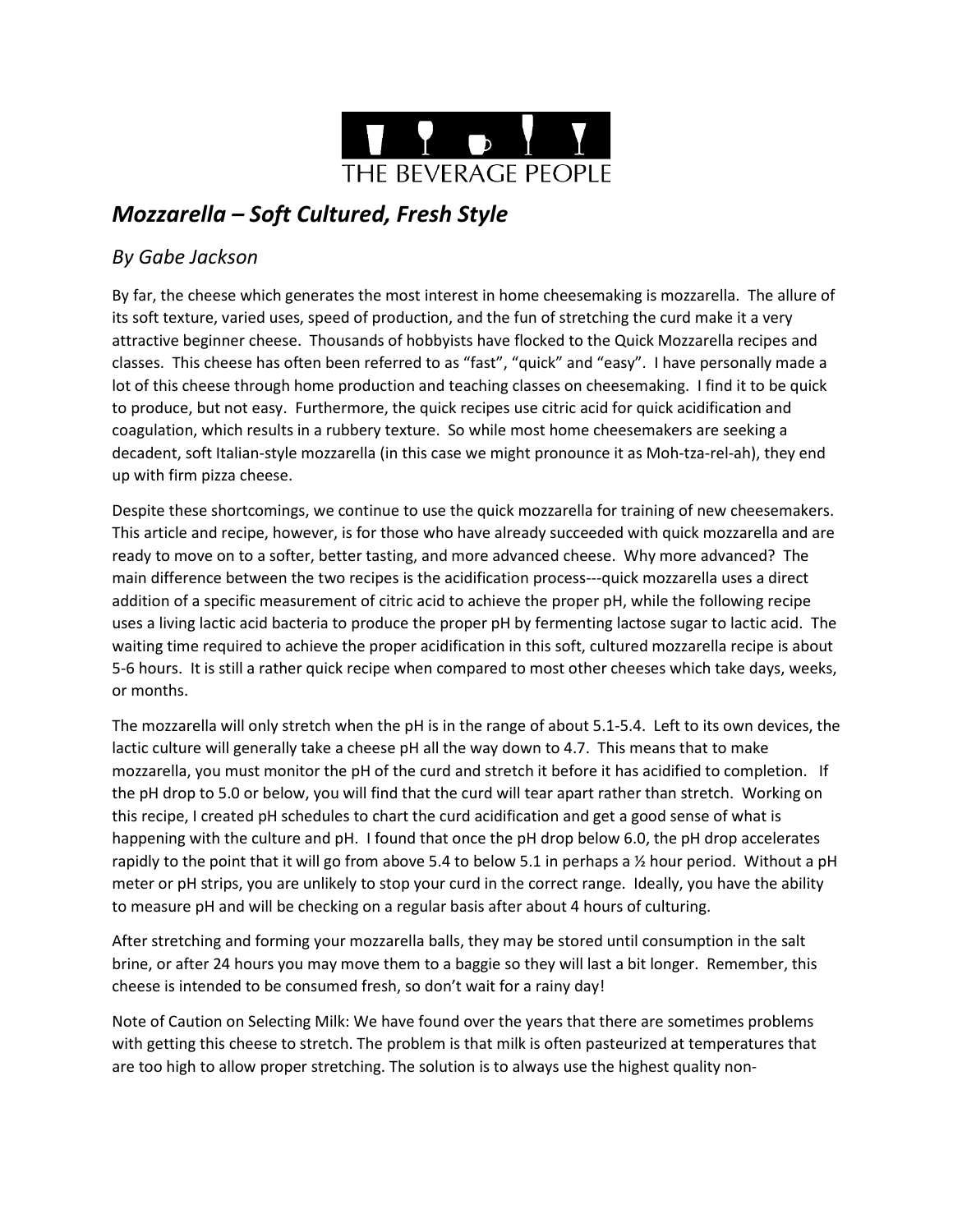homogenized milk that you can find. Here in Sonoma County we have always been successful when using Straus Milk.

#### **INGREDIENTS:**

2 gallons Whole Cow Milk **Makes approx.** 2 lbs. of cheese 3/8 tsp. Thermo B **Preparation Time: 6-7 hours** Preparation Time: 6-7 hours 1/4 tsp. Calcium Chloride in ¼ cup unchlorinated water 1 tsp. Rennet in ¼ cup unchlorinated water 1/8 tsp. Lipase powder dissolved in 1/4 cup water, and set aside for 20 minutes 2 Tbs. nonfat dry milk 1 or 2 oz. Salt See brine ingredients below. **EQUIPMENT:** Large stainless steel double boiler (at least 10 qt. capacity) **Thermometer** Perforated ladle or slotted spoon (preferably two of these) Colander Cheese netting or Cheesecloth Kitchen gloves (preferably neoprene coated) Extra pot or bowl to collect whey PH strips (must include 5.1 -5.4 pH) or pH meter with a cheese probe

#### **DIRECTIONS:**

1. Place the milk pot into the double boiler and bring the outside pot water temperature to 100 degrees with the goal of inside pot reaching 90-92°F. Gently stir in the calcium chloride water and Thermo B for one minute. Cover and let ripen for one hour with the milk at 90-92°F.

2. While waiting, remember to put you lipase powder into water so that it may soak for 20 minutes. Add the lipase water at the end of the one hour ripening period.

3. Add rennet to 1/4 cup of unchlorinated water. Add this solution to the milk and stir for no more than one minute. Excessive stirring will interfere with the curd formation.

4. Wait an additional 15-30 minutes. In this time, the milk will solidify into curd.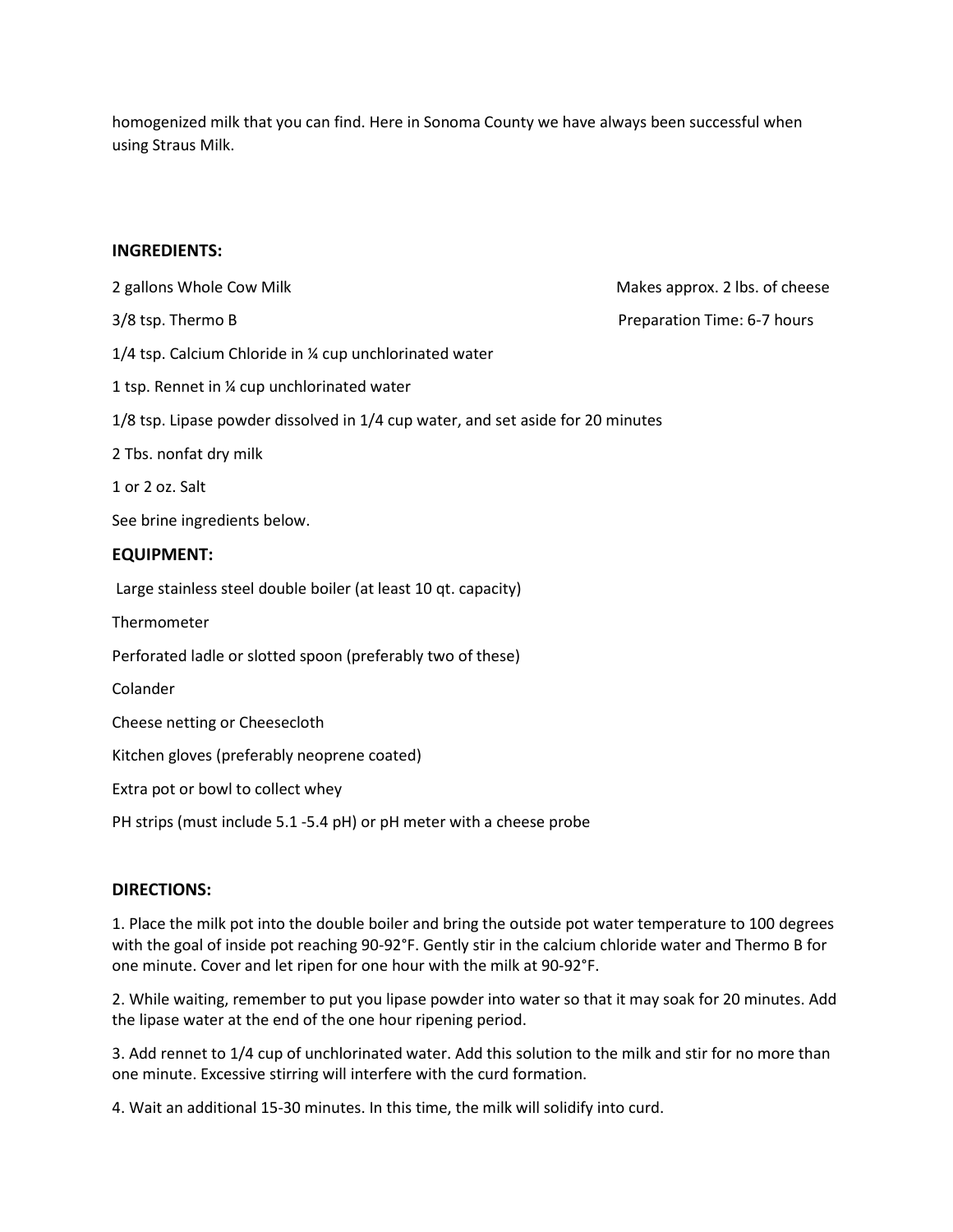5. Check the curds for a clean break. Once you achieve this clean break, cut the curds into 1/2" cubes.

6. Bring the outside water temperature up to 105°F and allow the curds to cook in the whey for about 45-60 minutes with the lid on.

7. Prepare for draining the whey by setting your colander on a clean pot or deep bowl. Lay your cheese netting or cheesecloth inside the colander. If using cheesecloth, first wet the cloth in sanitizer or boiling water and wring it out.

8. Scoop the curds into the colander using a perforated ladle or slotted spoon. Allow the whey to drain out and then return the curds to the double boiler without shattering them.

9. Continue to ripen the curds at the same 105 degree temperature for 3 hours or more. Drain the whey off of the curds every half hour or so. As the curds firm up you will be able to stir them in the whey before draining. If matting occurs, you may need to cut the slab to maintain 1/2" cubes. The curds are ready for stretching when they reach a pH of  $5.1 - 5.4$ .

### 10. **STRETCHING:**

a. Bring a medium or large size pot of water up to 170-180°F. You may need to keep the burner on low to maintain this temperature during the stretching process. Additionally, prepare iced brine (see below) and set it aside.

b. Put on your clean kitchen gloves. Fill a ladle or slotted spoon with curd cubes and place in the hot water.

c. The curds will soften and you will be able to knead curds into a ball and then stretch the ball like taffy. If the curds will not stretch, you most likely have not reached a proper pH or temperature range.

d. After stretching the curds, form it into a ball while tucking the ragged ends into the center on one side. The surface should be stretched smooth at this point.

e. After the curds have been stretched and smoothed, place them into the ice cold brine to cool rapidly.

f. Allow the cheese balls to soak in the brine for at least 12 to 24 hours. Optionally, you may remove the cheeses from the brine and put them into zip-lock bags in the refrigerator or you may choose to store the cheese in the brine. Consume within a week.

#### 11. **THE BRINE:**

1 quart unchlorinated water

1 quart whey (saved from draining of curds)

1 tsp calcium chloride per quart of brine

1 Tbsp. salt per quart of brine

Ice cubes

Prepare a brine in a large sealable container using the above ingredients. The prepared brine should be very cold so that the hot mozzarella balls can cool quickly and firm up. Place the mozzarella balls in the brine ensuring they are covered with liquid.